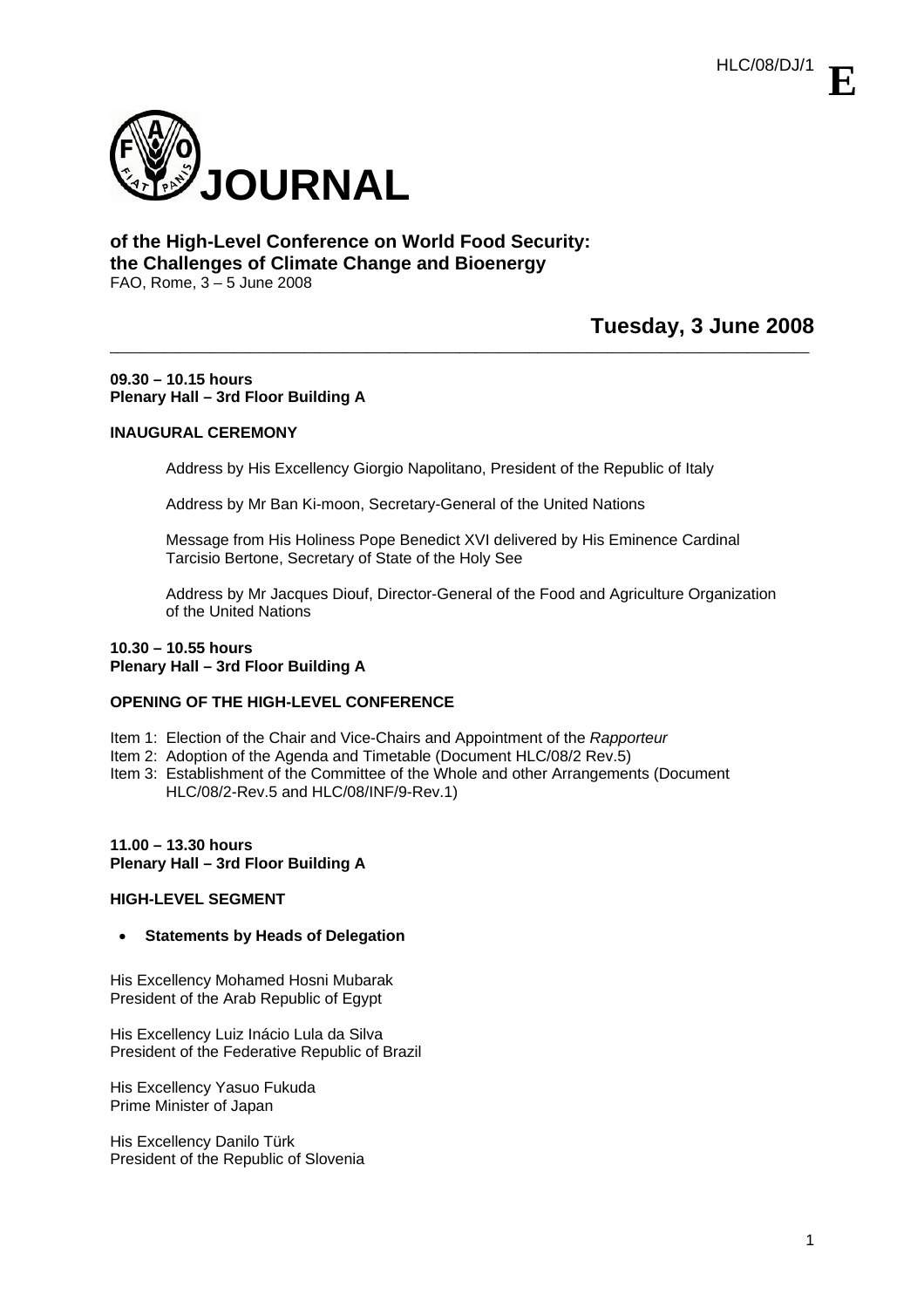His Excellency Isaias Afwerki President of Eritrea

Excma. Sra. Doña Cristina Fernández de Kirchner Presidente de la República Argentina

His Excellency Mahinda Rajapakse President of the Democratic Socialist Republic of Sri Lanka

Son Excellence Monsieur Nicolas Sarkozy Président de la République française

His Excellency Kaltot Matas Kelekele President of the Republic of Vanuatu

Excmo. Sr. Don José Luis Rodríguez Zapatero Presidente del Gobierno del Reino de España

Son Excellence Monsieur Ismaël Omar Guelleh Président de la République de Djibouti

His Excellency Stjepan Mesic President of the Republic of Croatia

His Excellency Mahmoud Ahmadinejad President of the Islamic Republic of Iran

Son Excellence Monsieur Marc Ravalomanana Président de la République de Madagascar

**13.30 – 15.00 hours** 

**PRIVATE SECTOR FORUM German Room, 2nd Floor Building C, Room C-269** 

**CIVIL SOCIETY AND NON-GOVERNMENTAL ORGANIZATIONS FORUM Austria Room, 2nd Floor Building C, Room C-237** 

**15.00 – 18.00 hours Plenary Hall – 3rd Floor Building A**

# **HIGH-LEVEL SEGMENT**

#### • **Statements by Heads of State, Government and Delegation**

His Excellency Robert Gabriel Mugabe Executive President of the Republic of Zimbabwe

His Excellency Bamir Topi President of the Republic of Albania

Son Excellence Monsieur Abdoulaye Wade Président de la République du Sénégal

Mr James Alix Michel President of the Republic of Seychelles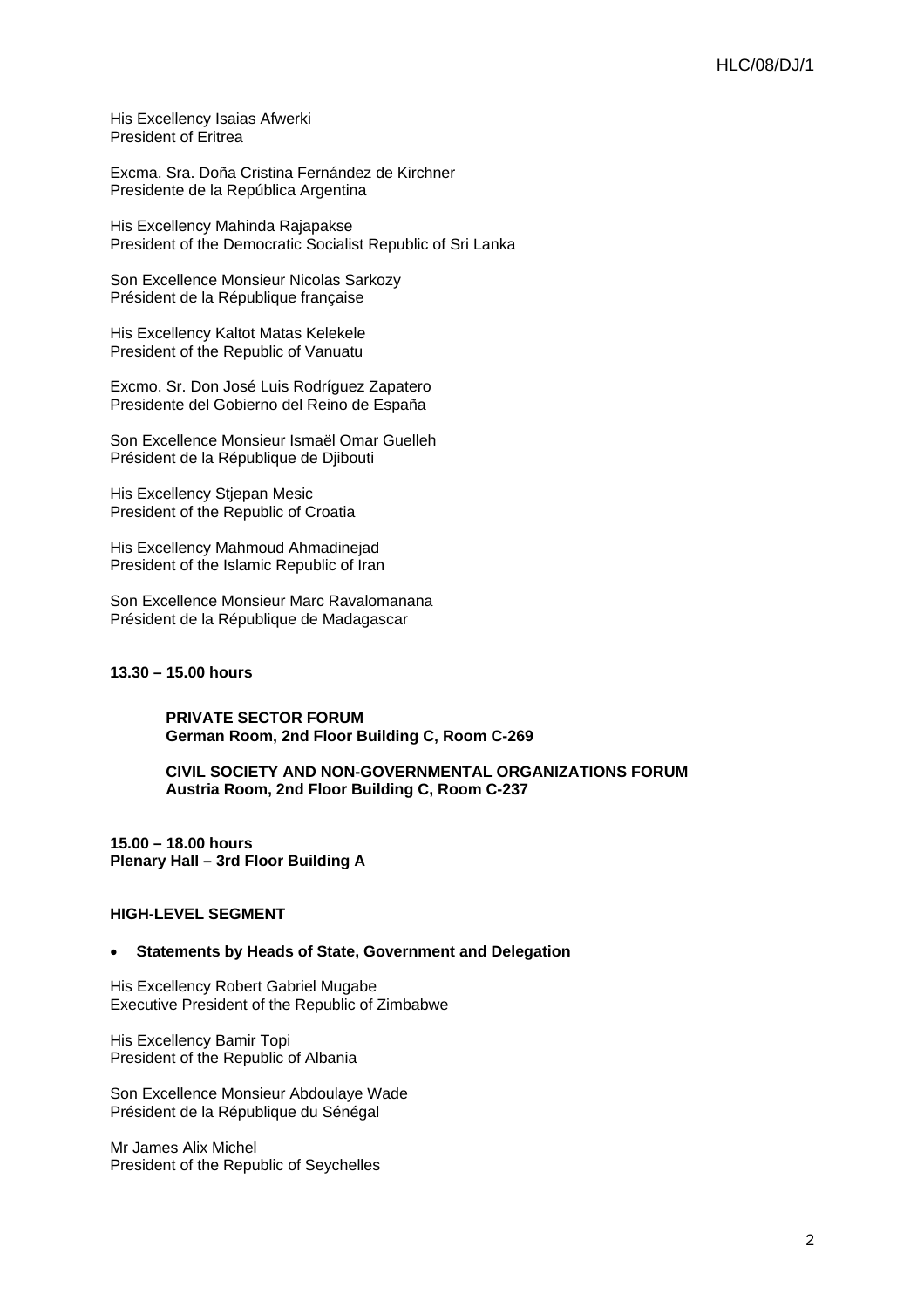Son Excellence Monsieur Sidi Mohamed Ould Cheikh Abdallah Président de la République islamique de Mauritanie

His Excellency Hifikepunye Pohamba President of the Republic of Namibia

Son Excellence Monsieur Faure Gnassingbé Président de la République togolaise

Son Excellence Monsieur Boni Yayi Président de la République du Bénin

Excmo. Sr. Don José Ramón Machado Ventura Vicepresidente de la República de Cuba

His Excellency Amani Abeid Karume, President of the Revolutionary Government of Zanzibar representing His Excellency Jakaya Mrisho Kikwete, President of the United Republic of Tanzania

Her Excellency Phumzile Mlambo-Ngcuka Deputy President of the Republic of South Africa

Son Excellence Monsieur Roberto Victor De Alméida Président de l'Assemblée nationale de la République d'Angola

Son Excellence Monsieur Mohamed Ghannouchi Premier Ministre de la République tunisienne

The Honourable Josaia Voreqe Bainimarama Prime Minister and Minister for Public Service, People's Charter for Change, Information, Provincial Development, Indigenous and Multi-Ethnic Affairs of the Republic of the Fiji Islands

His Excellency Ali Mohammed Mujawar Prime Minister of the Republic of Yemen

Son Excellence Monsieur Guillaume Kigbafory Soro Premier Ministre de la République de Côte d'Ivoire

The Honourable Denzil L. Douglas Prime Minister, Minister for Finance, Technology and Sustainable Development, Tourism, Sports and Culture of Saint Kitts and Nevis

The Honourable Jim Marurai Prime Minister of the Cook Islands

Son Excellence Monsieur Youssouf Saleh Abbas Premier Ministre de la République du Tchad

His Excellency Jean Ping Chairperson of the African Union Commission

His Excellency Amre Moussa Secretary-General of the League of Arab States

His Excellency Zhengcai Sun Minister for Agriculture of the People's Republic of China

The Honourable Ed Schafer Secretary of Agriculture of the United States of America